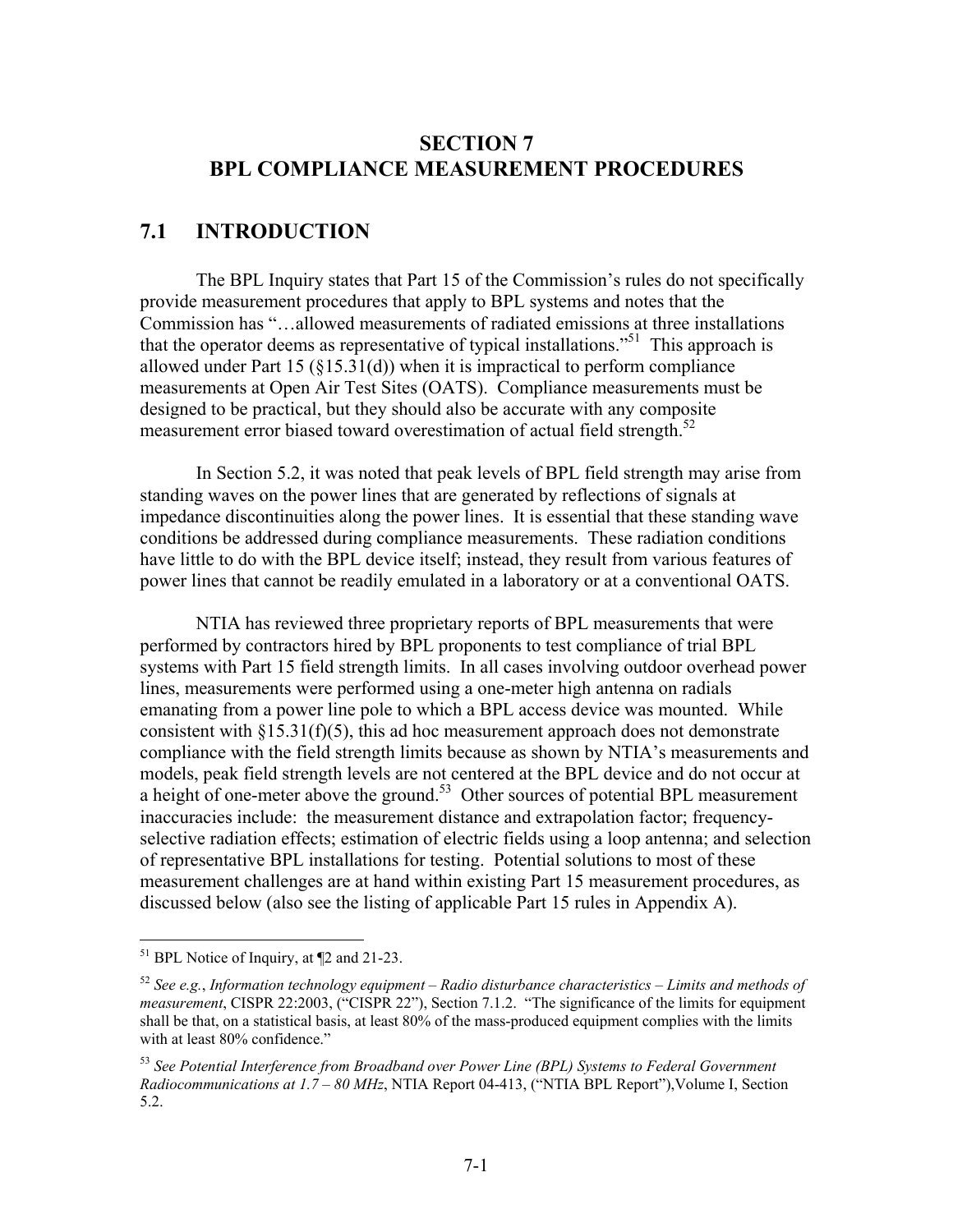### **7.2 MEASUREMENTS MUST ADDRESS RADIATION FROM POWER LINES TO WHICH BPL DEVICES ARE CONNECTED**

Part 15 already clearly specifies that compliance measurements must address the device under test (DUT, also referred to as equipment under test or EUT) while it is connected to all cables, wires and companion devices normally used with the DUT.<sup>54</sup> The measurement distances are specified to be relative to an imaginary, ground-based boundary around the DUT and the interconnected cables, wires and companion devices. Nonetheless, because BPL measurement contractors have applied measurement distances with respect to only the BPL DUT, the Commission should consider clarifications to the provisions that apply to BPL systems.

When applying measurement distances relative to the BPL DUT, the peak field strength may be substantially overestimated or underestimated. As shown in NEC models of BPL radiation (see Appendix E), vertical electric field strength varies substantially over small distances along radials from the BPL DUT and, depending on geometric and electrical factors, the measurement location may coincide with a local field strength peak or trough. There is no apparent need to measure local field peaks under power lines because radio receivers operating in the subject frequency range inherently should not be located directly under power lines in order to avoid degradation from ambient local power line noise.

#### **7.3 MEASUREMENTS SHOULD ADDRESS AGGREGATED EMISSIONS FOR THE FULLY DEPLOYED BPL NETWORK**

Part 15 specifies that the aggregate emissions from a composite system must satisfy the field strength limits applicable for a single device.<sup>55</sup> As BPL networks are substantially deployed in a community, the aggregated BPL emissions for the overall network are expected to increase above the levels generated by a single BPL device. This aggregation has already been observed by NTIA at one of the trial BPL systems where multiple simultaneous transmissions occur.<sup>56</sup>

<sup>54</sup> *See* 47 C.F.R. §15.31(g)-(k).

<sup>55</sup> *See* 47 C.F.R. §15.31(h)-(k)

<sup>56</sup> *See* NTIA BPL Report, Volume II, Appendix D, § D.1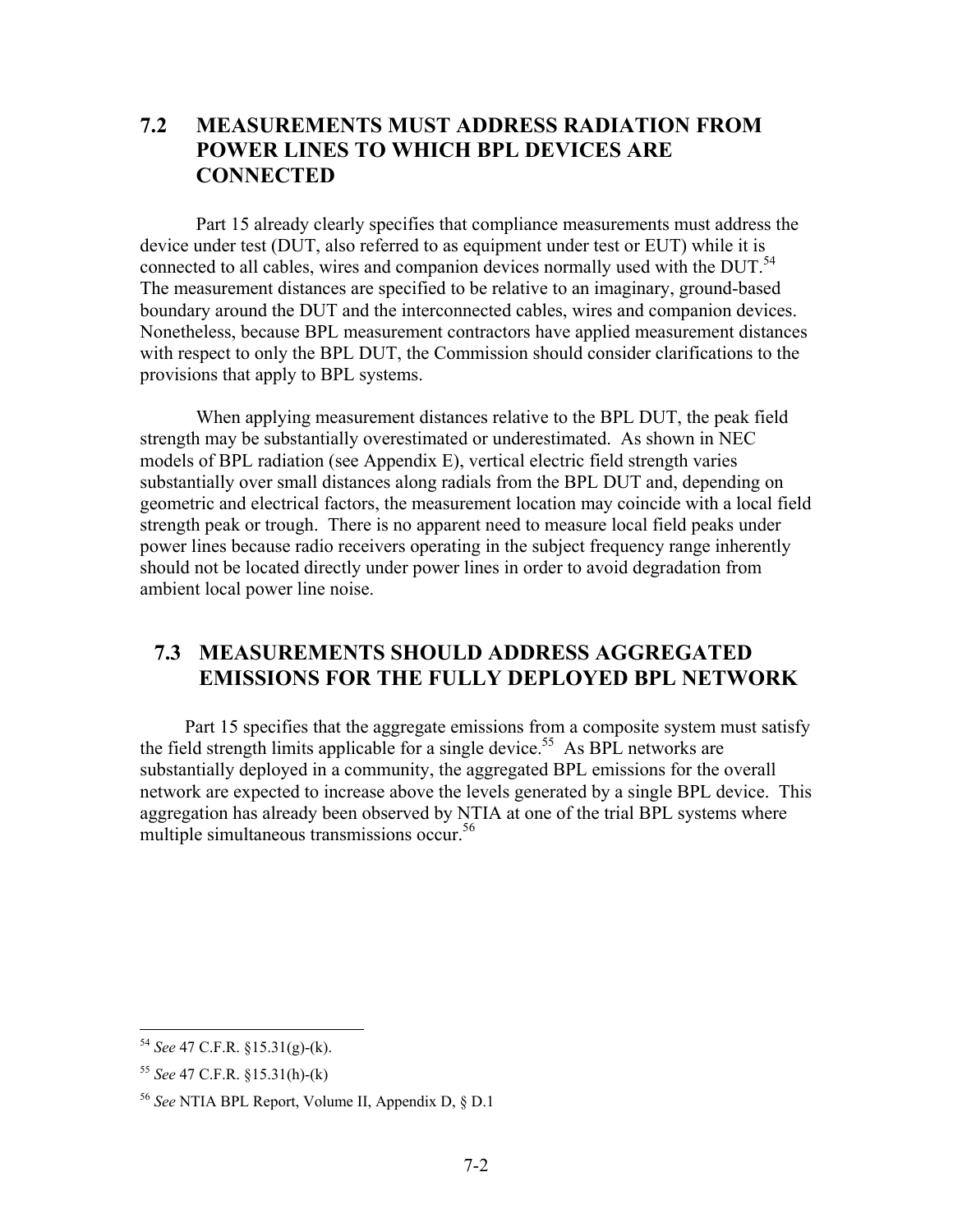### **7.4 MEASUREMENT ANTENNA HEIGHTS SHOULD ADDRESS ALL IMPORTANT DIRECTIONS OF BPL SIGNAL RADIATION**

 Part 15 measurement procedures for testing at OATS require measurement of emissions radiated in all directions and identification of the direction of maximum radiation intensity.<sup>57</sup> This is accomplished using: a turntable on which the DUT and interconnection cables, wires and companion devices are rotated; a reflecting ground plane in conjunction with predetermined normalized site attenuation; and measurement antenna heights varied between 1 meter and 4 meters in order to facilitate determination of the height of maximum radiation. Although these OATS provisions are not practicable when measuring at a BPL installation site, the underlying principles remain critical to measurement accuracy and control of interference risks. Specifically, it is essential that BPL compliance measurements be made in directions where emissions may propagate to radio receivers.

In the case of outdoor BPL systems, radio receivers can be located in any direction around the BPL device and the power lines to which the BPL device is connected. Receiving antennas on masts or buildings near the power lines or on aircraft flying over power lines can be at high elevation angles from the DUT and power lines, whereas land mobile antennas will typically be at low (including negative) elevation angles. The lowest receiver antenna heights typically will be of the order of two (2) meters. Thus, since BPL measurements at an OATS are not practicable (where a one (1) meter antenna height should be considered), there is no need to measure BPL emissions at a height less than two (2) meters. However, to adequately address emissions at high elevation angles, it is necessary to measure BPL emissions at heights comparable to the power line height.

Conceptually, this can be accomplished either through direct measurement at various heights and directions or by application of a standard two-meter or higher measurement antenna height with an adjustment factor that accounts for other heights. The direct measurement approach may require more measurement samples but is favored by NTIA because the logistically simpler adjustment factor approach introduces uncertainty and electric utilities generally have access to bucket-trucks ("cherry pickers") needed to safely perform measurements at and above the heights on MV and LV power lines. In the alternative, NTIA's measurement results to date (see Appendix D, §D.5) indicate that electric field strength generated within tens of feet of the power lines at two (2) meters above ground level generally are 3 dB to 15 dB lower than values generated at a height of ten (10) meters (*i.e.*, typically one (1) meter above the height of power lines). This indicates that at heights above a BPL energized power line, a height adjustment factor would be needed to properly estimate the peak field strength based on measurements made at a two (2) meter height. In light of the large range of potentially

 $57$  *See e.g.*, 47 C.F.R. §15.31(f)(5) and ANSI C63.4-2001, clause 8.3.1.2. When measurements are made at an installation site, ANSI C63.4-2001, clause 8.3.2 requires identification of the radial of maximum emissions.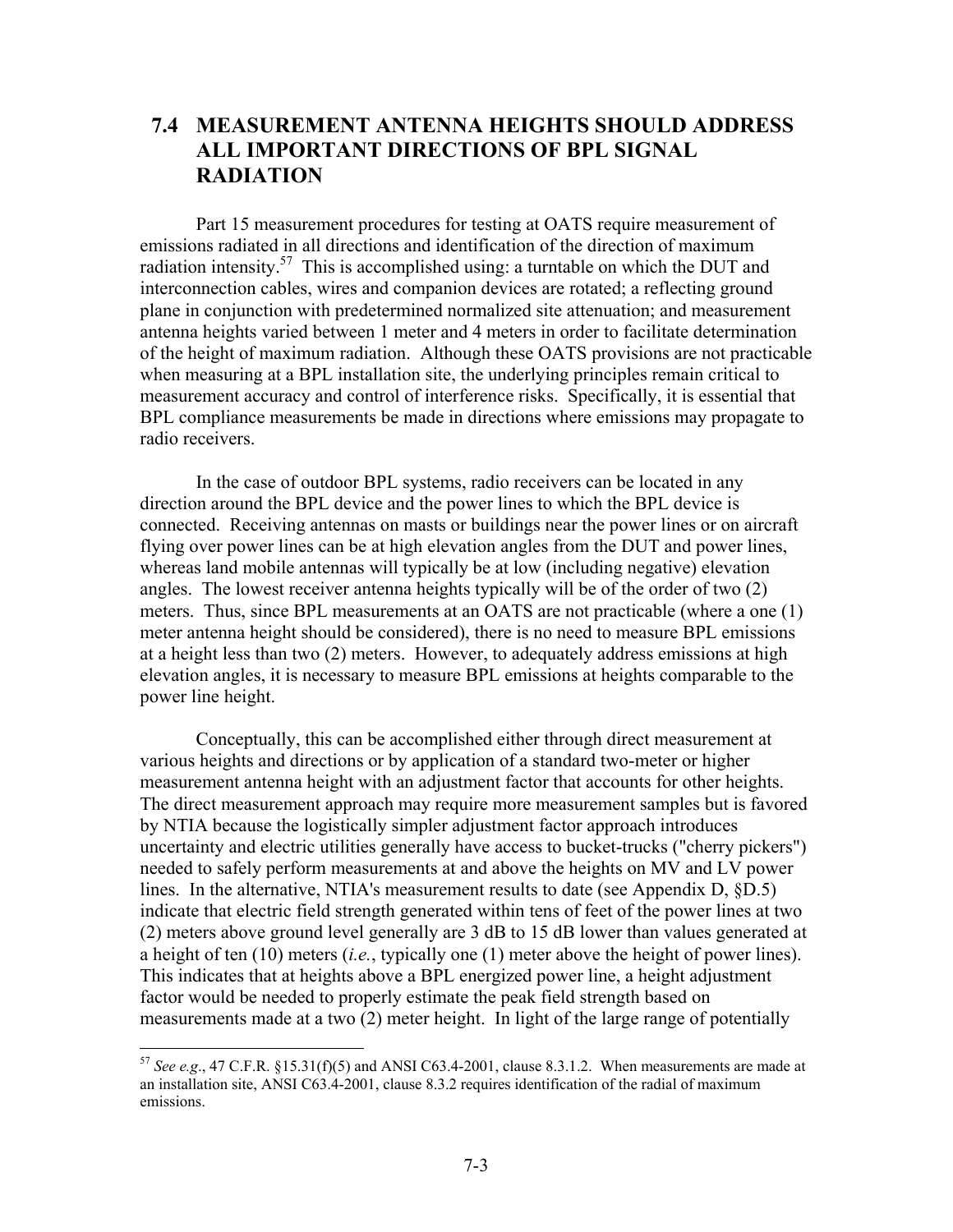required adjustment factors and the need for high certainty of compliance in directions where emissions may propagate to radio receivers, the adjustment factor approach necessarily would have substantial bias toward overestimation of field strength.

To minimize the number of measurement samples associated with direct measurement, it appears feasible to apply only a single, high, standard measurement height, combined with a smaller adjustment factor, unless the measurement height coincides with peak field strength. For example, a 10 meter measurement height may be adequate with a small adjustment factor that accounts for higher field strength levels than could occur above the 10 meter height; however, further study is needed to identify the most practical but accurate approach. Measurement at a lower height may be superfluous since higher peak electric fields appear to consistently occur at heights above the power lines. NTIA plans to further address this potential measurement solution in its Phase 2 studies.

# **7.5 A SINGLE MEASUREMENT DISTANCE SHOULD BE USED FOR OVERHEAD POWER LINES AND BPL DEVICES**

Practical and technical considerations dictate that BPL compliance measurements be made in the near-field. NTIA's BPL measurements and NEC radiation models both manifest near-field behavior at large distances (*e.g.*, over 300 meters) in many directions from BPL systems. In many cases, the field strength at large distances in the near-field is at levels too low for reliable measurement. Thus, avoidance of measurement in the nearfield is not practicable and the measurement distance must be based on other factors, such as:

- The possible occurrence of local peak field strength levels at distances beyond the measurement distance, where these local peaks are near or exceed the measured peak level. If this were to occur, the BPL emissions may cause interference over an area much larger than implied by the limits and conventional point-source radiation.
- The desire to not make measurements at multiple measurement distances associated with different frequency ranges. Use of two different measurement distances above and below 30 MHz almost doubles the time needed to conduct the measurements.
- The measurements should be made at distances no closer than the minimum typical separation between power lines and radio receiver antennas. Otherwise, measurement uncertainties associated with any extrapolation are unnecessarily incurred.

NTIA's measurements and radiation models, deployment of Federal Government radio receivers, and safety considerations indicate that a measurement distance of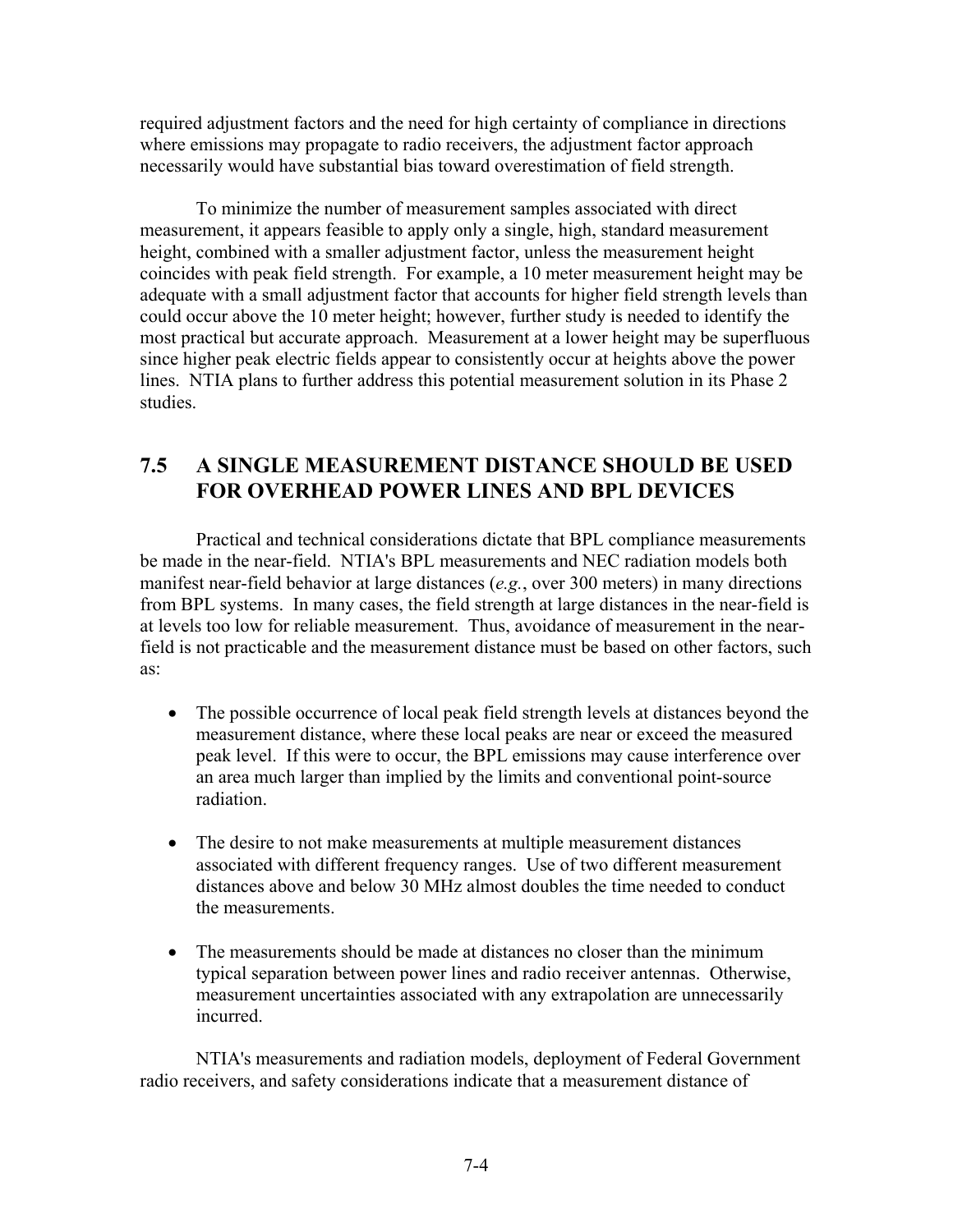10 meters from any BPL device and its connected power lines satisfies the above conditions. Thus, NTIA recommends that a standard measurement distance of 10 meters be used for BPL compliance measurements.

### **7.6 A MODIFIED DISTANCE EXTRAPOLATION FACTOR IS NEEDED FOR BPL**

NTIA's measurements and radiation models indicate that at distances within several tens of meters of the power lines, BPL field strength does not decrease with increasing distance consistent with the existing Part 15 distance extrapolation factors of 20 dB and 40 dB per decade above and below 30 MHz, respectively. In several cases not deemed to be anomalous, field strength diminishes at a lower rate and NTIA plans in its Phase 2 studies to further investigate this extrapolation factor for outdoor BPL systems.

### **7.7 BPL FREQUENCY AGILITY AND POWER LINE FREQUENCY SELECTIVE EFFECTS MUST BE ADDRESSED IN THE MEASUREMENT PROCEDURES**

Many BPL devices feature frequency agility**,** where the band of frequencies used by each device can be remotely adjusted via network control software.<sup>58</sup> Because the standing waves generated in any given power line depend on the BPL device frequency, it is necessary to perform compliance measurements with the BPL device sequentially tuned across the entire frequency range that it is capable of using. For example, a BPL device that occupies a 3 MHz bandwidth located anywhere in the 4 MHz to 22 MHz frequency range would have to be tuned to five (5) different center frequencies during successive measurements (*e.g.*, 5.5 MHz, 8.5 MHz). The uncertainty in estimating the peak field strength stemming from measurement with the BPL device operating at only one of many possibly frequency settings could exceed tens of decibels.

#### **7.8 NEAR FIELD MEASUREMENT ERRORS MUST BE MITIGATED**

At frequencies below 30 MHz, Part 15 measurement procedures dictate the use of loop antennas to estimate electric field strength.<sup>59</sup> Loop antennas inherently respond to magnetic fields and are relatively insensitive to electric fields; yet Part 15 applies to limits on electric field strength. Hence, as noted in several comments in response to the BPL Inquiry, the magnetic field strength measured with a loop antenna must be converted to an estimated electric field strength assuming a certain ratio of electric-to-magnetic field strength. This ratio, which is related to wave impedance, is assumed to be  $377\Omega$ .

<sup>&</sup>lt;sup>58</sup> Reply Comments of UPLC, BPL Inquiry, August 20, 2003, ("UPLC Reply Comments"), at 7; Ambient Comments at 8; Ameren Comments at 9-10.

<sup>59</sup> *See* 47 C.F.R. §15.31(a)(6) and ANSI C63.4-2001, clauses 4.1.5.1 and 4.1.5.2.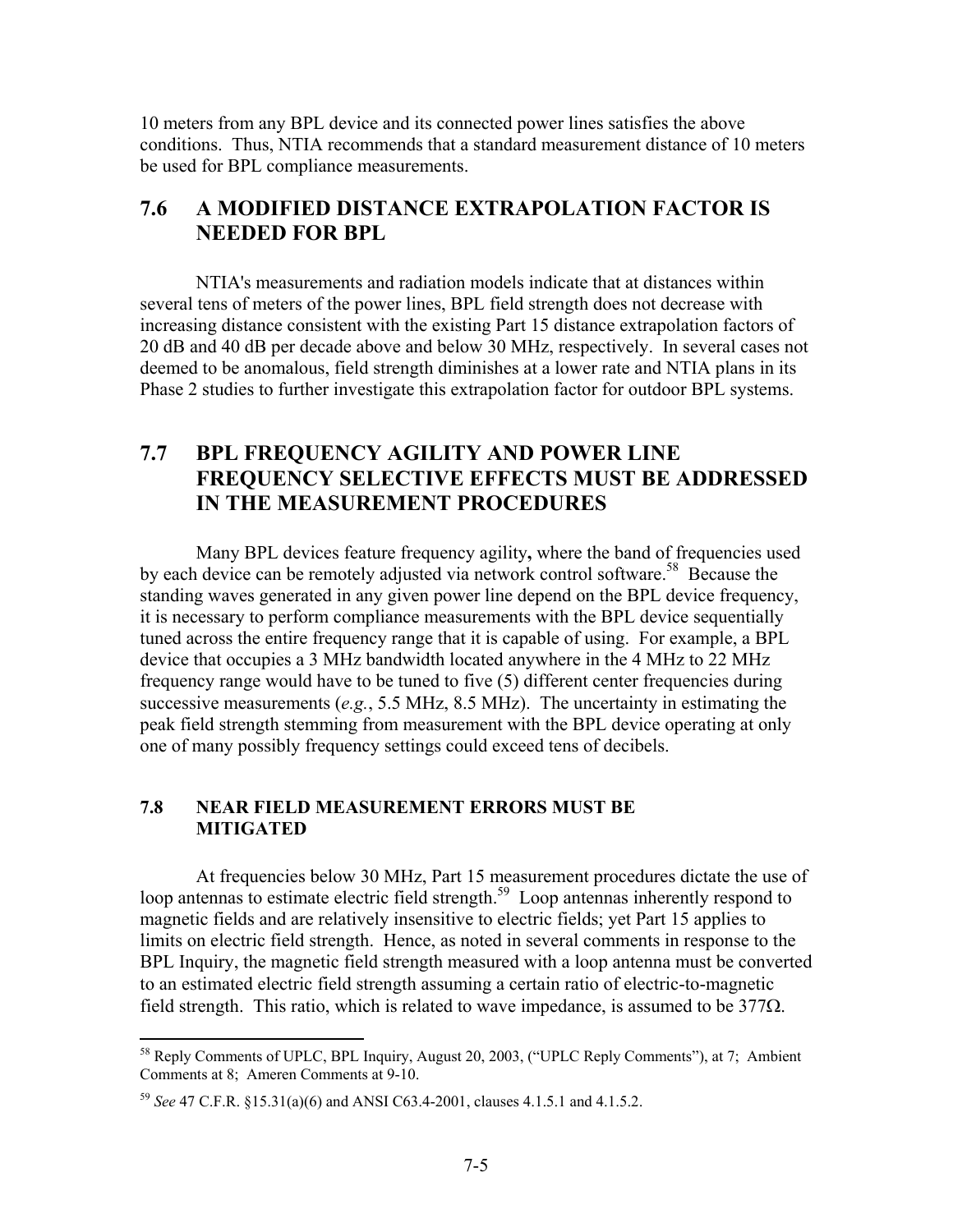This is a reasonable assumption if not exact in the far field of the radiating structure. However, as noted above, BPL compliance measurements must be made in the near field where the impedance is highly variable and will be substantially higher than  $377\Omega$  in many locations.

Loop antennas are used below 30 MHz at OATS in order to avoid effects of reflections that are more vagarious for electric than magnetic fields. In other words, loop antennas yield better repeatability of measurements, but such a goal is readily achievable only in a laboratory or at an OATS (rather than at a BPL installation site). Rather than derive impedance values for various BPL measurement heights, NTIA recommends consideration of BPL compliance testing below 30 MHz using a calibrated rod antenna.

### 7**.9 APPROPRIATE CHOICE OF POWER LINES USED FOR BPL MEASUREMENTS WILL REDUCE STATISTICAL SAMPLING UNCERTAINTIES**

One reason Part 15 requires measurement at three or more representative installation sites in cases where OATS are impractical is that there is a significant chance that one such installation site will not manifest the highest field strength levels that will occur in practice. This possibility exists even with three or more measurement sites unless the sites are selected (or established) to yield the highest field strength levels. Measurement venue notwithstanding, CISPR 22 requires use of an adjustment factor accounting for statistical sampling uncertainty. $60$  Rather than deal with these adjustment factors, which may lead to significant overestimation of BPL field strength, NTIA recommends that BPL installations be selected (or established) in a manner ensuring that the highest possible levels of BPL field strength will be generated.

Conceptually, testing should be conducted using various lengths of power lines that include substantial impedance discontinuities at various distances from the BPL device that may result in the generation of standing waves that are associated with the highest possible levels of field strength. This is because the distance between the BPL device and the impedance discontinuity affects the distribution of standing waves (and spatial distribution of field strength) at a given frequency. Based on NTIA's measurements and modeling to date, and noting that further study is needed of the effects of power line branches and turns, the following types of test site selection criteria (or standard test facility design factors) are suggested for further consideration and refinement for the case of outdoor, overhead power lines:

• The BPL device should be located near the center of a straight section of power lines at least 600 meters in length that is devoid of significant impedance discontinuities. This ensures that at the lower frequencies (longer wavelengths), at least four standing wave crests can be generated in the straight section of power lines in order to establish a minimally sufficient

<sup>60</sup> *See* CISPR 22, Section 7.2.2. Here, the error from statistical sampling uncertainties is biased in a manner "…which assures with 80% confidence that 80% of the [equipment] type is below the limit."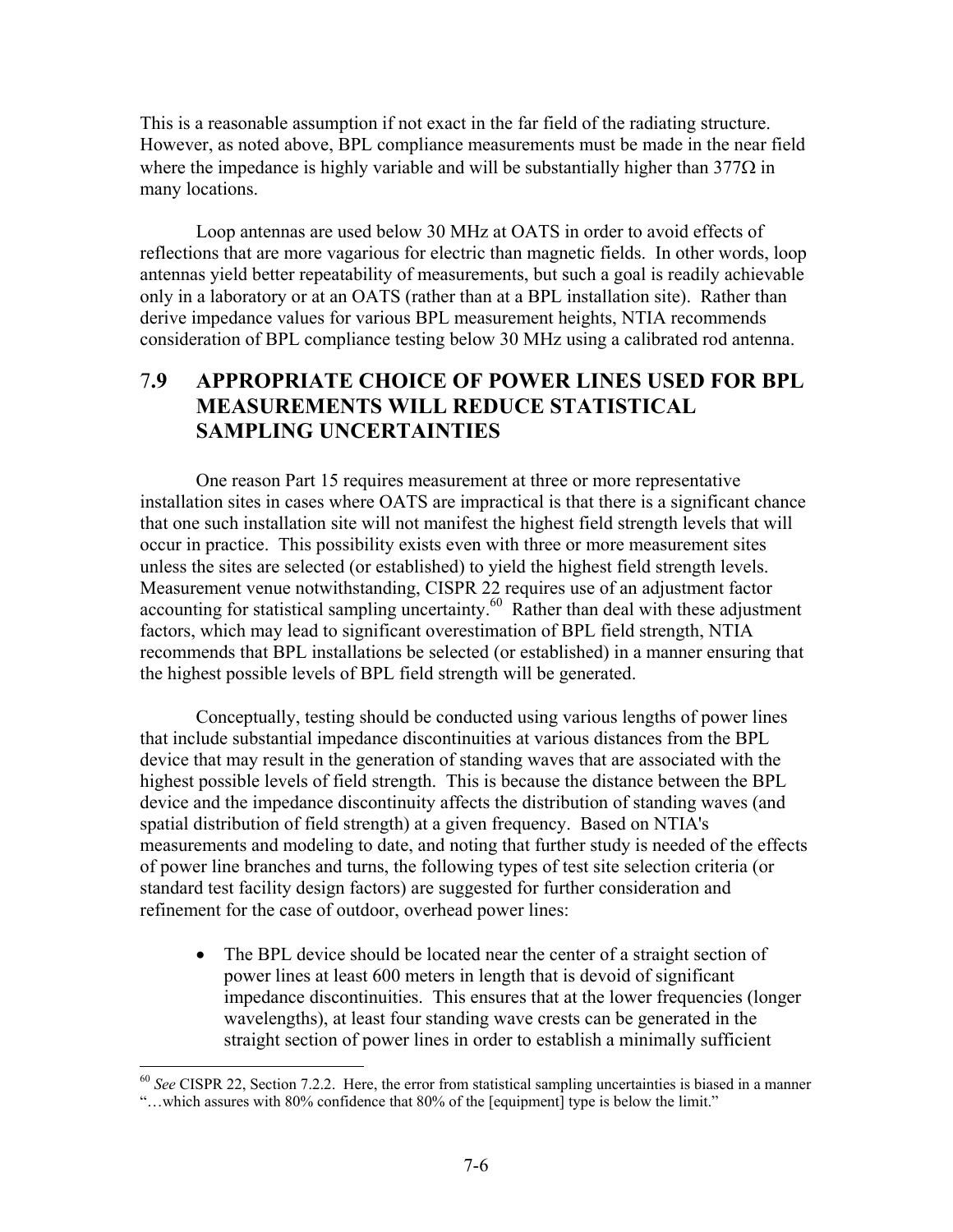number of radiating power line sections. Because BPL devices themselves may establish impedance discontinuities, the other BPL devices operating with the BPL DUT should be located beyond the nearest impedance discontinuity.

- If a standard test facility is established and the power lines used for testing are not a segment of operational power lines that extend well beyond the test facility, the lines should be terminated in the characteristic impedance of the power lines as tested. This avoids inadvertent, unrealistic radiation caused by non-typical termination of the power lines.
- A variety of representative MV power line configurations should be present in the test site (or standard BPL test facility). For example, the site should include single and three-phase power line segments, sharp turns in the power line, and risers that connect overhead lines to underground lines.

### **7.10 BPL DEVICE OUTPUT POWER SHOULD BE REDUCED AS NEEDED FOR COMPLIANCE WITH RADIATED EMISSION LIMITS**

The measurements should be initially conducted while the BPL device is operating with maximum power output as required by §15.31(g). This may yield field strength values that exceed the limits, in which case the BPL device output power should be reduced to the extent necessary to obtain compliance with the limits. Because different limits are applied above and below 30 MHz, and because all possible power line configurations are not being measured, at most two different BPL output power levels may be determined for compliance with the limits (*i.e*., one above and one below 30 MHz).

In the event that an output power reduction is needed to achieve compliance, all measurements must be made at the reduced output level including any measurements preceding discovery of field strength in excess of the limiting value.

## **7.11 THE RESULTS OF RADIATED EMISSION MEASUREMENTS SHOULD BE PROPERLY RECORDED IN MEASUREMENT REPORTS AND APPLIED IN BPL OPERATIONS**

The measurement report should record all measurements including those preceding any BPL output power reductions needed for compliance with the field strength limits. If a power reduction is needed for compliance, the amount of necessary reduction and the means by which it was achieved during testing should be recorded in the measurement report. As a condition for authorization, where BPL output power can be adjusted, the BPL power control software, firmware and hardware should be modified to prevent operation at output power levels higher than those yielding compliance with the field strength limits. In other cases where BPL device output power is not adjustable,